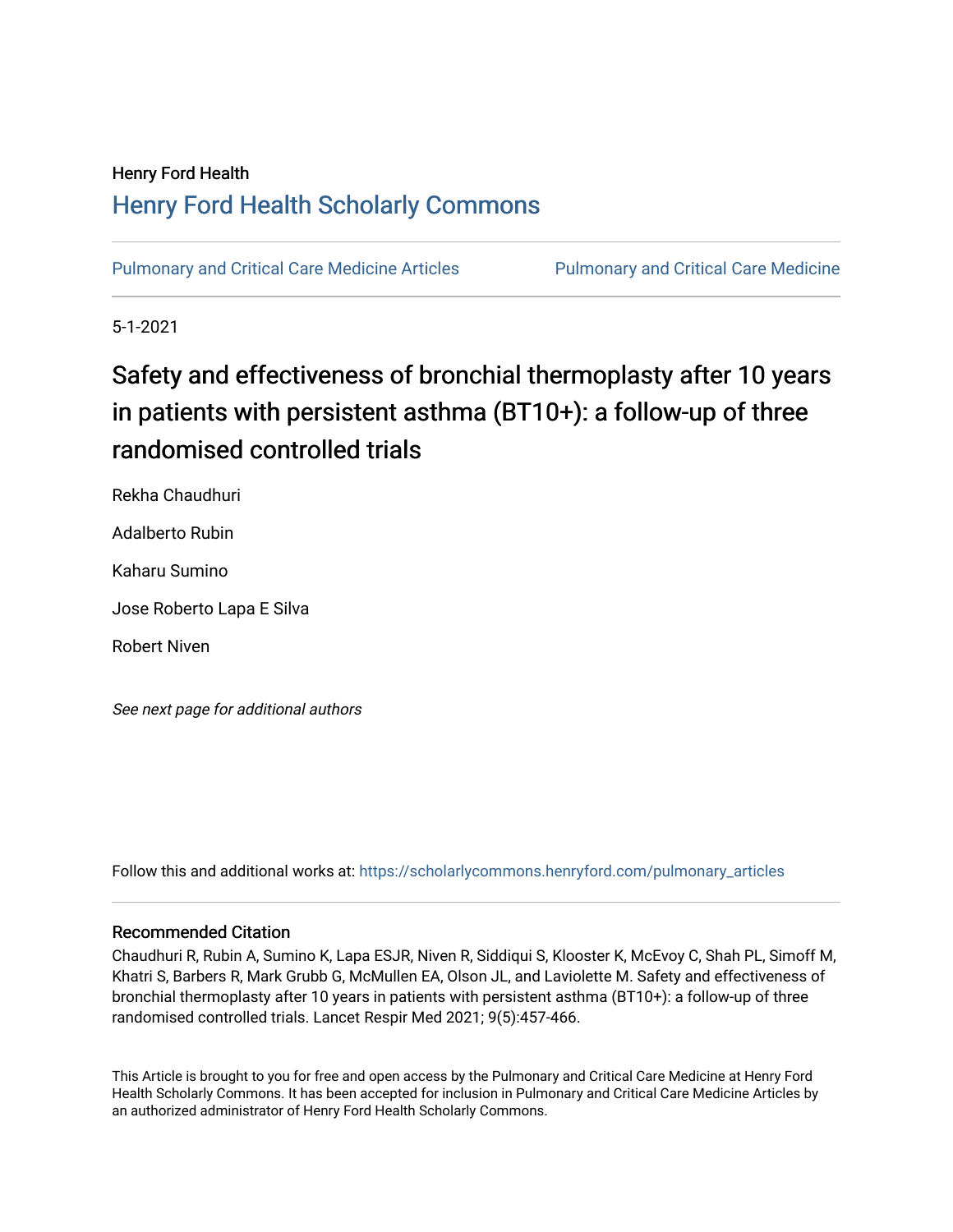### Authors

Rekha Chaudhuri, Adalberto Rubin, Kaharu Sumino, Jose Roberto Lapa E Silva, Robert Niven, Salman Siddiqui, Karin Klooster, Charlene McEvoy, Pallav L. Shah, Michael Simoff, Sumita Khatri, Richard Barbers, G. Mark Grubb, Edmund A. McMullen, Jennifer L. Olson, and Michel Laviolette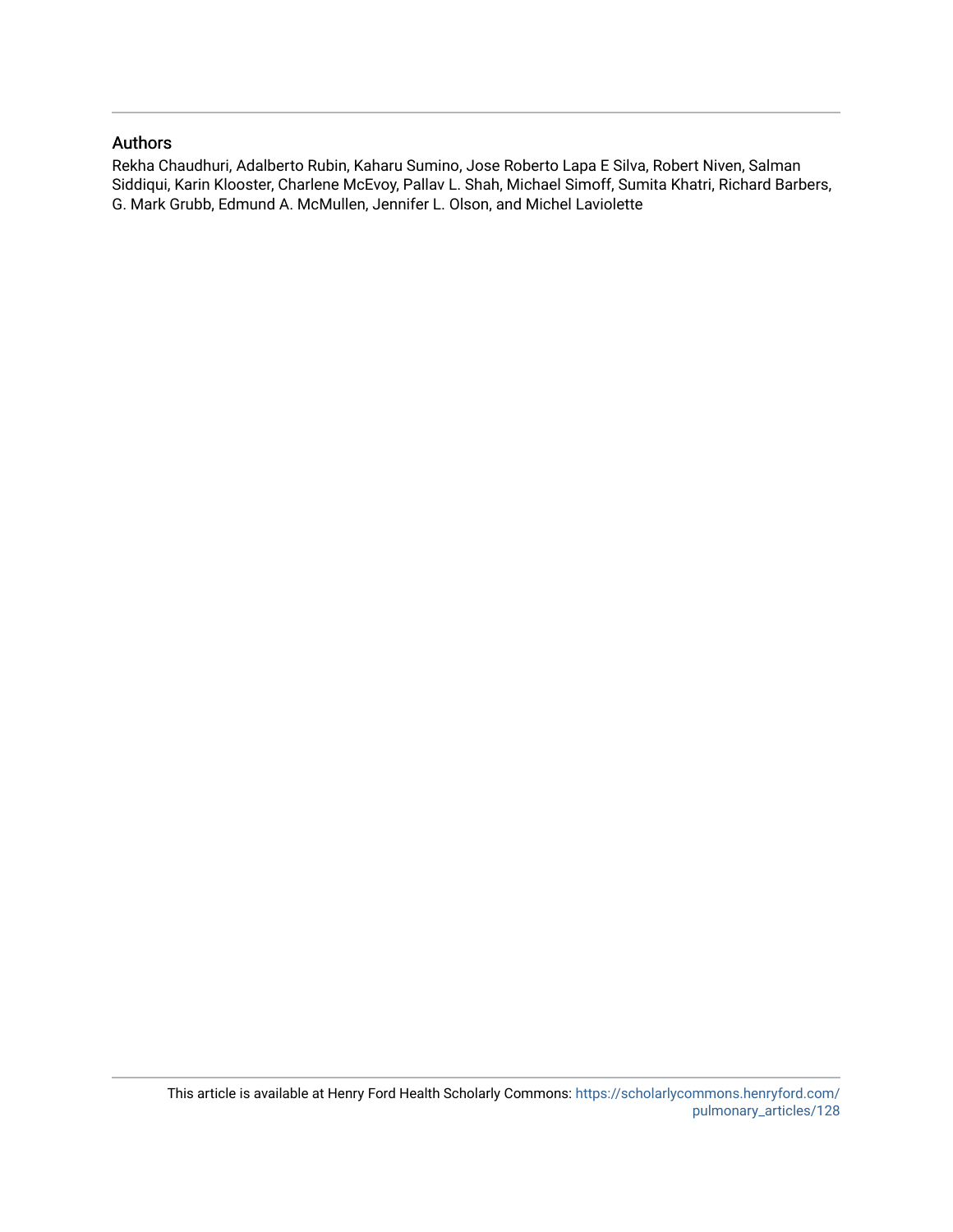## **Articles**

## **Safety and effectiveness of bronchial thermoplasty after 10 years in patients with persistent asthma (BT10+): a follow-up of three randomised controlled trials**



*Rekha Chaudhuri, Adalberto Rubin, Kaharu Sumino, Jose Roberto Lapa e Silva, Robert Niven, Salman Siddiqui, Karin Klooster, Charlene McEvoy, Pallav L Shah, Michael Simoff, Sumita Khatri, Richard Barbers, G Mark Grubb, Edmund A McMullen, Jennifer L Olson, Michel Laviolette, on behalf of the BT10+ Study Group\**

#### **Summary**

**Background Bronchial thermoplasty is an endoscopic treatment for uncontrolled asthma. Previous randomised clinical trials have shown that bronchial thermoplasty reduces severe exacerbations in people with asthma. However, the long-term efficacy and safety of bronchial thermoplasty beyond 5 years is unknown. The BT10+ study aimed to investigate the efficacy and safety of bronchial thermoplasty after 10 or more years of follow-up.**

**Methods BT10+ was an international, multicentre, follow-up study of participants who were previously enrolled in the AIR, RISA, and AIR2 trials and who had 10 or more years of follow-up since bronchial thermoplasty treatment. Data on patient demographics, quality of life, lung function, CT scans (AIR2 participants only), severe exacerbations, and health-care use during the previous year were collected at the BT10+ 10-year outcomes study visit. The primary effectiveness endpoint was durability of the thermoplasty treatment effect, determined by comparing the proportion of participants who had severe exacerbations during the first and fifth years after bronchial thermoplasty treatment with the proportion of participants who had severe exacerbations during the 12-month period before the BT10+ visit. The primary safety endpoint was the absence of clinically significant post-treatment respiratory image changes after bronchial thermoplasty, defined as bronchiectasis or bronchial stenosis as confirmed by pulmonary volumetric highresolution CT scan at the BT10+ visit (AIR2 participants only). All analyses were done on an intention-to-treat basis. The trial is registered with ClinicalTrials.gov, NCT03243292. The last patient was enrolled on Dec 11, 2018. The last patient completed follow-up on Jan 10, 2019.**

**Findings The BT10+ study enrolled 192 (45%) of the 429 participants who were enrolled in the AIR, RISA, and AIR2 trials. The BT10+ participants comprised 136 who received bronchial thermoplasty (52% of the 260 participants who received bronchial thermoplasty in the original trials), and 56 sham or control participants (33% of 169 from the original trials). 18 (32%) sham or control participants received bronchial thermoplasty after the previous trials concluded. The participants included in BT10+ were followed for 10·8–15·6 years (median 12·1 years) post-treatment. Baseline characteristics were similar between participants enrolled in BT10+ and those not enrolled. Participants treated with bronchial thermoplasty had similar proportions of severe exacerbations at the BT10+ visit (34 [25%] of 136 participants) compared with 1 year (33 [24%] of 135 participants; difference 0·6%, 95% CI –9·7 to 10·8) and 5 years (28 [22%] of 130 participants; difference 3·5%, –6·7% to 13·6) after treatment. Quality of life measurements and spirometry were similar between year 1, year 5, and the BT10+ visit. At the BT10+ study visit, pulmonary high-resolution CT scans from AIR2 participants treated with bronchial thermoplasty showed that 13 (13%) of 97 participants had bronchiectasis. When compared with baseline high-resolution CT scans, six (7%) of 89 participants treated with bronchial thermoplasty who did not have bronchiectasis at baseline had developed bronchiectasis after treatment (5 classified as mild, 1 classified as moderate). Participants treated with bronchial thermoplasty after the original study and participants in the sham or control group also had reductions in severe exacerbations at the BT10+ visit compared with baseline.**

**Interpretation Our findings suggest that efficacy of bronchial thermoplasty is sustained for 10 years or more, with an acceptable safety profile. Therefore, bronchial thermoplasty is a long-acting therapeutic option for patients with asthma that remains uncontrolled despite optimised medical treatment.**

**Funding Boston Scientific.**

**Copyright ©2021 Elsevier Ltd. All rights reserved.**

#### **Introduction**

Asthma affects around 334 million people worldwide, leading to reduced quality of life and substantial economic burden.1 Some asthmatics have persistent symptoms and exacerbations despite optimal medical therapy.

Excessive constriction and hypertrophy of airway smooth muscle contributes to bronchial hyper-responsiveness

#### *Lancet Respir Med* **2021; 9: 457–66**

Published **Online** January 29, 2021 https://doi.org/10.1016/ S2213-2600(20)30408-2

See **Comment** page 436 \*Members are listed in the appendix (pp 3–4)

**Asthma/COPD Clinical Research** 

**Centre, Gartnavel General Hospital, Glasgow, UK**  (Prof R Chaudhuri MD)**; Institute of Infection, Immunity, and Inflammation, University of Glasgow, Glasgow, UK** (Prof R Chaudhuri)**; Department of Pulmonary Medicine, Santa Casa of Porto Alegre Hospital, Federal University of Health Ciencies of Porto Alegre (UFCSPA), Porto Alegre, Brazil**  (Prof A Rubin MD)**; Department of Medicine, Division of Pulmonary and Critical Care Medicine, Washington University School of Medicine, St Louis, MO, USA** (K Sumino MD)**; Department of Medicine, Division of Infectious Diseases, Hospital Universiario Clememtino Fraga Filho, Rio de Janeiro, Brazil**  (Prof J R Lapa e Silva MD)**; Manchester Academic Health Science Centre, The University of Manchester and Manchester Foundation Trust, Manchester, UK** (R Niven MD)**; University of Leicester, College of Life Sciences, Department of Respiratory Sciences, NIHR Biomedical Research Centre (Respiratory Theme), Leicester, UK** (Prof S Siddiqui MD)**; Faculty of Medical Sciences, Groningen Research Institute for Asthma and COPD, University of Groningen, University Medical Center Groningen, Groningen, Netherlands** (K Klooster PhD)**; HealthPartners Specialty Center—Lung and Sleep Health, St Paul, MN, USA**  (C McEvoy MD)**; Department of Respiratory Medicine, Chelsea**

www.thelancet.com/respiratory **Vol 9 May 2021 457**

Downloaded for Anonymous User (n/a) at Henry Ford Hospital / Henry Ford Health System (CS North America) from ClinicalKey.com by Elsevier on June 18, 2021. For personal use only. No other uses without permission. Copyright ©2021. Elsevier Inc. All rights reserved.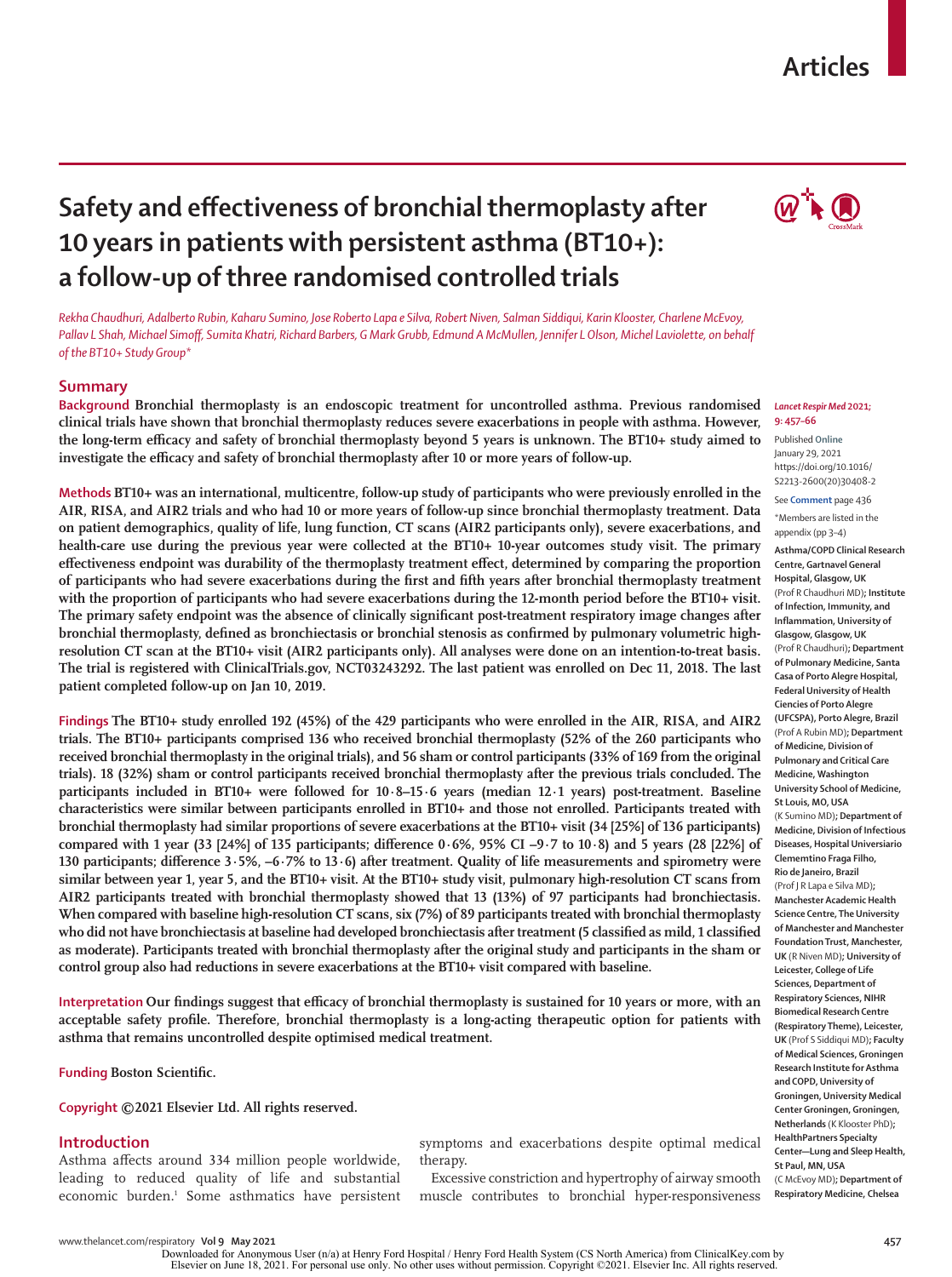**and Westminster Hospital, London, UK** (Prof P L Shah MD)**; National Heart & Lung Institute, Imperial College, London, UK** (Prof P L Shah)**; Division of Pulmonary and Critical Care Medicine, Henry Ford Hospital, Detroit, MI, USA** (M Simoff MD)**; Asthma Center, Cleveland Clinic Foundation, Cleveland, OH, USA** (S Khatri MD)**; Department of Clinical Medicine, Division of Pulmonary and Critical Care Medicine, Keck School of Medicine of USC, University of Southern California Hospital, Los Angeles, CA, USA**  (Prof R Barbers MD)**; Boston Scientific Corporation, Marlborough, MA, USA** (G Mark Grubb RN, E A McMullen MMath, J L Olson PhD)**; Institut Universitaire de cardiologie et de pneumologie, Université Laval, Québec, QC, Canada** (Prof M Laviolette MD) Correspondence to:

Prof Rekha Chaudhuri, Asthma/COPD Clinical Research Centre, Gartnavel General Hospital, Glasgow G12 0YN, UK **rekha.chaudhuri@ggc.scot. nhs.uk**

See **Online** for appendix

#### **Research in context**

#### **Evidence before this study**

Bronchial thermoplasty is the only US Food and Drug Administration-approved non-pharmacological procedure for the treatment of patients aged 18 years and older with severe persistent asthma that is not well controlled with inhaled corticosteroids and long-acting β-agonists. During the bronchial thermoplasty procedure, radiofrequency energy is used to heat the airway walls in a controlled manner. Pretolani and colleagues attributed the mechanism of action to a lasting reduction in airway smooth muscle mass and airway nerve endings after the procedure, as well as downstream mechanical and physiological actions resulting from these reductions. We searched MEDLINE between Jan 1, 1990, and Jan 1, 2020, for clinical trials involving bronchial thermoplasty for asthma, using the search terms "bronchial thermoplasty", "asthma", and "clinical trial". The search was limited to publications in English. Our search retrieved several good quality results. Three previous randomised trials (AIR, RISA, and AIR2) investigating the safety and efficacy of bronchial thermoplasty showed that participants undergoing the procedure had improvements in asthma control up to 5 years after treatment, as indicated by decreased numbers of asthma exacerbations, hospital emergency department visits, and admissions to hospital, as well as improved quality of life as measured by Asthma Quality of Life Questionnaire scores. Additionally, the PAS2 study is an ongoing, prospective, multicentre, observational study designed to investigate the safety and efficacy of bronchial thermoplasty outside the confines of a randomised trial, and

and airflow obstruction. Bronchial thermoplasty is a nonpharmacological, bronchoscopic, catheter-based treatment approved for patients aged 18 years and older with severe persistent asthma that is not well controlled with longacting β-agonists and inhaled corticosteroids. During the bronchial thermoplasty procedure, radiofrequency energy is used to heat the airway walls in a controlled manner,<sup>2</sup> which leads to a reduction in airway smooth muscle mass and bronchial nerve endings.<sup>3-7</sup>

Three randomised clinical trials of bronchial thermoplasty have been done in participants with moderate to severe asthma: the Asthma Intervention Research (AIR) trial,<sup>8</sup> the Asthma Intervention Research-2 (AIR2) trial,<sup>9-12</sup> and the Research in Severe Asthma (RISA) trial.<sup>13</sup> In these trials, participants who underwent bronchial thermoplasty had significantly improved clinical outcomes, including decreased numbers of severe asthma exacerbations, hospital emergency department visits, and admissions to hospital, as well as improved quality of life after the procedure. These trials showed that improvements in asthma control after bronchial thermoplasty persisted for 5 years.

To our knowledge, the BT10+ study is the first to follow up participants treated with bronchial thermoplasty

interim results from this study indicated that, while the PAS2 study enrolled participants with more severe asthma than the AIR2 trial, participants had reductions in severe exacerbations and lower health-care service use compared with the 12 months before enrolment in PAS2. However, data on long-term (more than 5 years) safety and efficacy of bronchial thermoplasty are lacking, and studies designed to address this are needed.

#### **Added value of this study**

To our knowledge, the BT10+ study is the first to follow up a large group of participants treated with bronchial thermoplasty beyond 5 years. The study was designed to follow participants from the RISA, AIR, and AIR2 trials for 10 years or more after treatment to evaluate the long-term durability of the improvements in asthma control seen in previous studies. The study was also designed to address long-term safety concerns associated with bronchial thermoplasty, such as diminution of treatment effect and the development of bronchiectasis. We showed that, in participants from the AIR, RISA, and AIR2 trials, the efficacy of bronchial thermoplasty was sustained over 10 years.

#### **Implications of all the available evidence**

Long-term (>10 years) evidence suggests that bronchial thermoplasty is a safe and effective non-pharmacological therapy for asthma, and can be considered as a treatment option for patients whose asthma remains uncontrolled despite optimised medical therapy.

beyond 5 years. The study followed up participants from the previous randomised trial for 10 or more years after bronchial thermoplasty treatment to evaluate the longterm durability of improvements in asthma control and to address long term concerns, such as diminution of treatment effect and development of bronchiectasis.

#### **Methods**

#### **Study design and participants**

The BT10+ study was an international, multicentre, prospective, follow-up study of participants who were enrolled in the AIR, RISA, and AIR2 trials. BT10+ began enrolment on Dec 11, 2017, at 16 hospitals in the USA, the UK, Canada, Brazil, and the Netherlands that had enrolled three or more bronchial thermoplasty participants from the previous trials (figure 1). The study was approved by the ethics committees at each participating hospital and all participants signed written informed consent.

An enrolment requirement of BT10+ was previous participation in the AIR,<sup>8</sup> AIR2,<sup>9-12</sup> or RISA trials.<sup>13</sup> Participants from the previous trials were contacted by the enrolling sites to determine if they were interested in participating in the BT10+ study. Participants who underwent bronchial thermoplasty treatment in these trials at least 10 years ago were invited to participate.

**<sup>458</sup>** www.thelancet.com/respiratory **Vol 9 May 2021**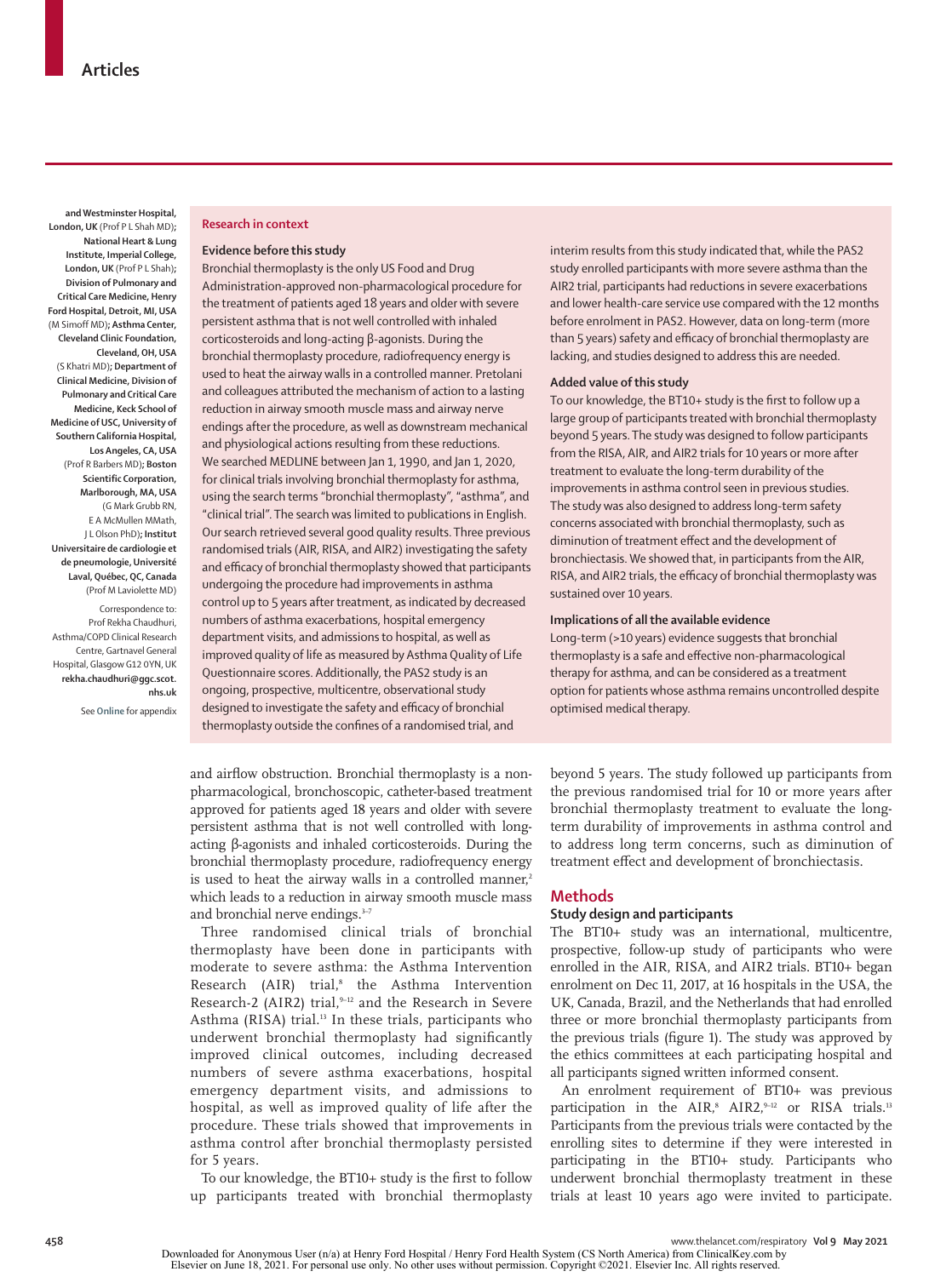Control or sham treated participants from the previous trials were also invited; the enrolment requirement for the control or sham participants in BT10+ was also participation in one of the previous trials as a control or sham participant. The control group in the AIR and RISA studies received standard asthma therapy, as per the local standard of treatment practice at each clinical site. Sham participants from the AIR2 trial underwent bronchoscopy procedures identical to those performed in bronchial thermoplasty participants with an inactive bronchial thermoplasty catheter. Control and sham participants were enrolled in the BT10+ study regardless of whether they received bronchial thermoplasty treatment after their participation in the original studies but before their enrolment in BT10+. Enrolment was delayed by 4 weeks if participants had a severe exacerbation or chest infection. A full description of the inclusion and exclusion criteria for the BT10+ study can be found in the study protocol online.

The inclusion and exclusion criteria for the original AIR,<sup>8,14</sup> RISA,<sup>13</sup> and AIR2<sup>11</sup> trials were previously published; for a brief summary of the enrolment criteria for each of these trials see the appendix (p 5).

#### **Procedures**

Bronchial thermoplasty participants in the previous trials were followed up for 5 years after bronchial thermoplasty treatment and control or sham participants were followed up for 1 year. Historical data from AIR, RISA, and AIR2 were used for analysis of outcomes during years 1–5; data from the BT10+ visit were used for analysis of 10-year outcomes. Participants underwent the following assessments: medical history, review of clinical notes to collect data on comorbidities, exacerbations, and pulmonary medication use before and at the BT10+ visit, chest high-resolution CT (AIR2 participants, as only AIR2 participants underwent CT imaging at baseline), prebronchodilator and post-bronchodilator spirometry, lung volumes and diffusion capacity measurements, participant questionnaires (Asthma Quality of Life Questionnaire [AQLQ] and Asthma Control Questionnaire [ACQ]), satisfaction survey, and physical examination by a physician. These assessments were completed in a single visit or within 30 days.

#### **Outcomes**

The primary effectiveness endpoint in the BT10+ study was durability of the thermoplasty treatment effect, determined by comparing the proportion of participants who had severe exacerbations during the first and fifth years after bronchial thermoplasty treatment with the proportion of participants who had severe exacerbations during the 12-month period before the BT10+ visit. Severe exacerbations were defined as a selfreported worsening of asthma symptoms requiring the use of systemic corticosteroids or an increase in the dose of maintenance systemic corticosteroids as defined



#### *Figure 1:* **Trial profile**

Participants who received bronchial thermoplasty in previous studies and enrolled in BT10+ are included in the figure. In addition, 56 control or sham participants were also enrolled in BT10+, of whom 18 received bronchial thermoplasty after participation in AIR, RISA, or AIR2, and 38 participants were not treated (received no bronchial thermoplasty treatment).

in the National Asthma Education and Prevention Program Guidelines.<sup>15</sup>

The primary safety endpoint of the BT10+ study was the absence of clinically significant post-treatment respiratory image changes after bronchial thermoplasty, defined as bronchiectasis or bronchial stenosis as confirmed by pulmonary volumetric high-resolution CT at the BT10+ visit for AIR2 participants. Each highresolution CT scan was read by independent, treatmentmasked core laboratory staff (BioClinica; London, UK), including a radiologist qualified to read chest images and a pulmonologist qualified to interpret the radiologist's findings. Specifically, the radiologist and pulmonologist diagnosed bronchiectasis based on morphological criteria on thin-section CT scans, including bronchial dilatation with respect to the accompanying pulmonary artery (signet ring sign), lack of tapering of bronchi, and identification of bronchi within 1 cm of the pleural surface, as defined in the Fleischner Society Glossary of Terms for Thoracic Imaging.16 This same core laboratory

For the **study protocol** see https://clinicaltrials.gov/ ProvidedDocs/92/ NCT03243292/Prot\_000.pdf

Downloaded for Anonymous User (n/a) at Henry Ford Hospital / Henry Ford Health System (CS North America) from ClinicalKey.com by<br>Elsevier on June 18, 2021. For personal use only. No other uses without permission. Copyright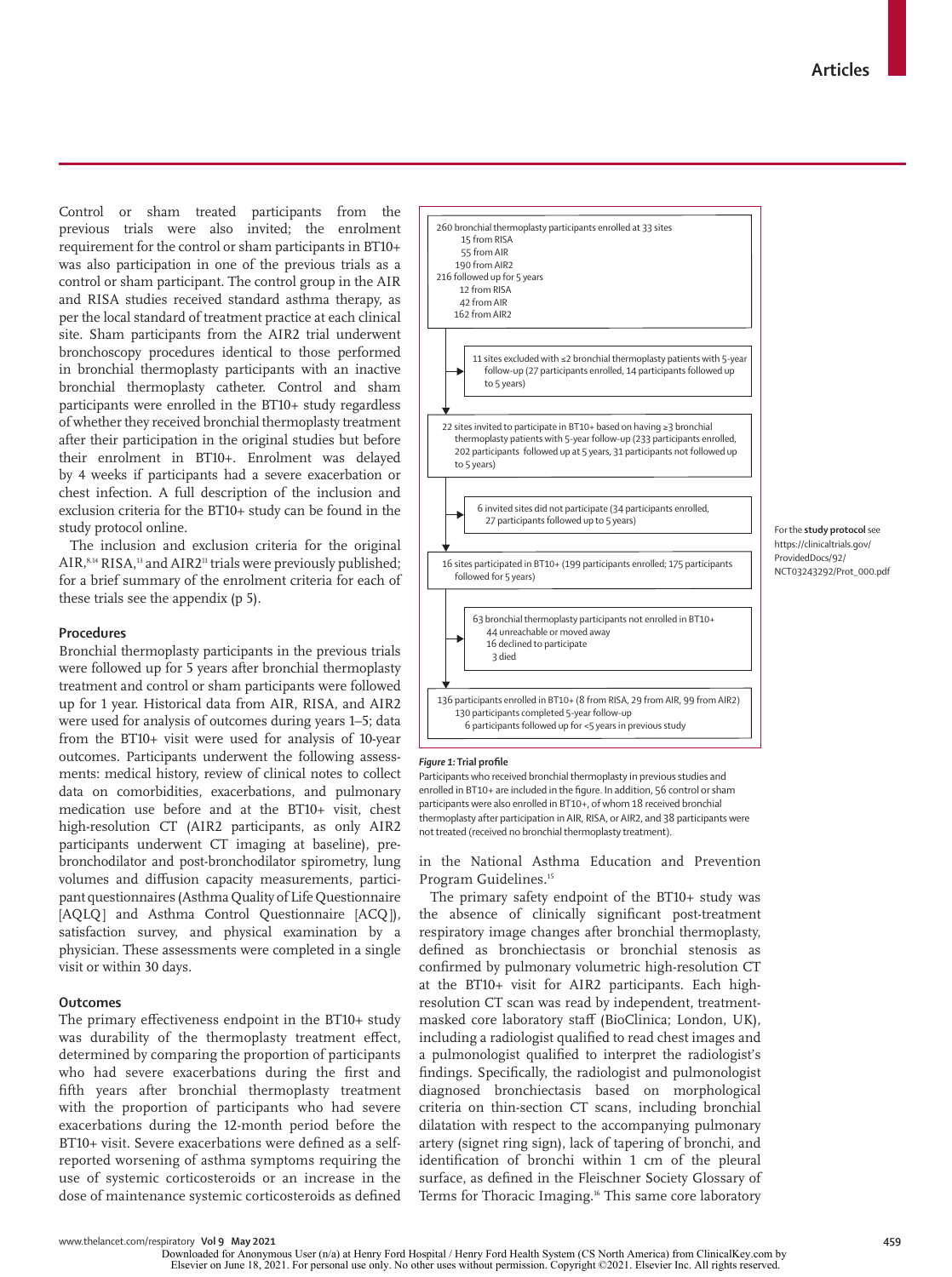|                                                                                                             | Control or sham<br>with no post-study<br>bronchial<br>thermoplasty<br>$(n=38)$ | Control or sham<br>with post-study<br>bronchial<br>thermoplasty<br>$(n=18)$ | <b>Bronchial</b><br>thermoplasty<br>$(n=136)$ |
|-------------------------------------------------------------------------------------------------------------|--------------------------------------------------------------------------------|-----------------------------------------------------------------------------|-----------------------------------------------|
| Age (years)                                                                                                 | 54.4(11.8)                                                                     | 54.2(8.9)                                                                   | 53.6(11.4)                                    |
| Sex                                                                                                         |                                                                                |                                                                             |                                               |
| Female                                                                                                      | 19 (50%)                                                                       | 7 (39%)                                                                     | 82 (60%)                                      |
| Male                                                                                                        | 19 (50%)                                                                       | 11 (61%)                                                                    | 54 (40%)                                      |
| Weight (kg)                                                                                                 | 80.4(19.1)                                                                     | 96.5(14.0)                                                                  | 83.7(19.8)                                    |
| Height (cm)                                                                                                 | 167.7(11.3)                                                                    | 166.6(8.8)                                                                  | 165.2(9.1)                                    |
| Body-mass index (kg/m <sup>2</sup> )                                                                        | 28.5(5.7)                                                                      | 34.9(5.2)                                                                   | 30.6(6.5)                                     |
| Meet current European Respiratory Society<br>and American Thoracic Society Guidelines<br>for Severe Asthma* | 26 (68%)                                                                       | 13 (72%)                                                                    | 103 (76%)                                     |
| FEV,                                                                                                        |                                                                                |                                                                             |                                               |
| Pre-bronchodilator, % predicted                                                                             | 74.4(17.4)                                                                     | 73.4(17.1)                                                                  | 72.9(19.4)                                    |
| Post-bronchodilator, % predicted                                                                            | $80 - 7(16 - 3)$                                                               | 80.1(15.2)                                                                  | 79.4(18.5)                                    |
| Pre-bronchodilator, measured (L)                                                                            | 2.3(0.8)                                                                       | 2.3(0.8)                                                                    | 2.2(0.8)                                      |
| Post-bronchodilator, measured (L)                                                                           | 2.5(0.8)                                                                       | 2.5(0.8)                                                                    | 2.4(0.7)                                      |
| Forced vital capacity                                                                                       |                                                                                |                                                                             |                                               |
| Pre-bronchodilator, % predicted                                                                             | 93.2(16.4)                                                                     | 87.7(14.1)                                                                  | 90.2(15.1)                                    |
| Post-bronchodilator, % predicted                                                                            | 97.8(16.3)                                                                     | 93.2(11.8)                                                                  | 96.5(14.3)                                    |
| Pre-bronchodilator, measured (L)                                                                            | 4.0(1.1)                                                                       | 3.7(1.0)                                                                    | 3.7(0.9)                                      |
| Post-bronchodilator, measured (L)                                                                           | 4.2(1.1)                                                                       | 3.9(1.0)                                                                    | 4.0(0.9)                                      |
| Residual volume, % predicted                                                                                | 121.2(41.8)                                                                    | 121.2(21.2)                                                                 | 120.9(34.6)                                   |
| Total lung capacity, % predicted                                                                            | 102.1(14.7)                                                                    | 101.8(13.0)                                                                 | 105.1(14.0)                                   |
|                                                                                                             |                                                                                |                                                                             |                                               |

Data are mean (SD) or n (%). **\***Defined as those who take 2000 μg or more inhaled corticosteroids per day and longacting β-agonists or leukotriene modifiers or two or more severe exacerbations in the 12 months before the first bronchial thermoplasty treatment, or had one or more admissions to hospital for asthma in the 12 months before the first bronchial thermoplasty treatment, or who had post-bronchodilator FFV less than 80% and FFV /forced vital capacity ratio less than 0·7.18

*Table 1:* **Baseline demographics and results of tests at BT10+ study visit**

was used in the AIR2 trial and, to allow comparison, the scans were done and read as in the AIR2 trial.

Additional endpoints were severe exacerbation rates (exacerbations per participant per year), hospital emergency department visits and hospital admissions for asthma, and respiratory-related serious adverse events, defined as any respiratory-related adverse events that were life-threatening, led to hospital treatment or prolonged admission to hospital, disability, or death. Post-hoc comparisons were done between pre-treatment and post-treatment measurements to investigate the efficacy of bronchial thermoplasty in this current cohort. Although severe exacerbations were recorded before treatment only for AIR2 participants, comparisons with post-treatment severe exacerbations included all BT10+ participants.

#### **Statistical analysis**

All analyses were done on an intention-to-treat basis. Baseline demographics, medical history, outcomes, and adverse events were summarised with sample size, mean, and SD for continuous variables and percentages

for binary variables. Comparisons of severe exacerbations, hospital emergency department visits, and admissions to hospital counts between time periods were based on a repeated measures analysis that controlled for participants (as random effects) over time with negative binomial errors. For the bronchial thermoplasty participants, post-hoc analyses were done to compare the proportions of participants with severe exacerbations, hospital emergency department visits, and admissions to hospital for several pairs of mutually exclusive subgroups. The subgroups analysed were sex (male *vs* female), age (<40 years *vs* ≥40 years), body-mass index (<30 kg/m² *vs* ≥30 kg/m²), baseline AQLQ (≤4·0 *vs* >4·0), baseline ACQ  $(\leq1.5 \text{ vs } >1.5)$ , baseline post-bronchodilator FEV, % predicted (≤75% *vs* >75%), baseline pre-bronchodilator FEV1/forced vital capacity ratio (≤70% *vs* >70%), bronchodilator reversibility (reversible *vs* fixed), and number of complete thermoplasty activations (≤140 *vs*  $>140$ ).<sup>17</sup> A repeated measures analysis consisting of a generalised linear mixed model with binomial error were fitted with factors of subgroup, time, and interaction of subgroup and time with participants treated as random effects. For interactions with  $p<0.10$ , time periods for each subgroup and subgroups within time periods were investigated. SAS version 9.4 was used for all analyses.

The trial is registered with ClinicalTrials.gov, NCT03243292. The last patient was enrolled on Dec 11, 2018. The last patient completed follow-up on Jan 10, 2019.

#### **Role of the funding source**

The funder of the study participated in study design, data analysis, data interpretation, and writing of the report. Sites collected the data and the funder provided an electronic data capture system for data entry. All authors had full access to all the data in the study and had final responsibility for the decision to submit for publication.

#### **Results**

429 participants were enrolled in the AIR, RISA, and AIR2 trials (260 treated with bronchial thermoplasty and 169 treated with control or sham) at 33 clinical sites. 22 sites with three or more participants treated with bronchial thermoplasty with 5 years of follow-up were invited to participate in the BT10+ study. Six invited sites did not participate. The 16 participating sites enrolled 199 participants treated with bronchial thermoplasty in the previous three trials, of which 63 participants were not enrolled in BT10+ (44 participants moved or were unreachable, 16 declined to participate, and three died). Thus, 136 participants treated with bronchial thermoplasty participated in the BT10+ study (figure 1). Additionally, 56 control or sham participants were enrolled, of whom 18 received bronchial thermoplasty after participation in AIR, RISA, or AIR2, and 38 participants received no bronchial thermoplasty treatment (control or sham not treated with bronchial

**<sup>460</sup>** www.thelancet.com/respiratory **Vol 9 May 2021**

Downloaded for Anonymous User (n/a) at Henry Ford Hospital / Henry Ford Health System (CS North America) from ClinicalKey.com by Elsevier on June 18, 2021. For personal use only. No other uses without permission. Copyright ©2021. Elsevier Inc. All rights reserved.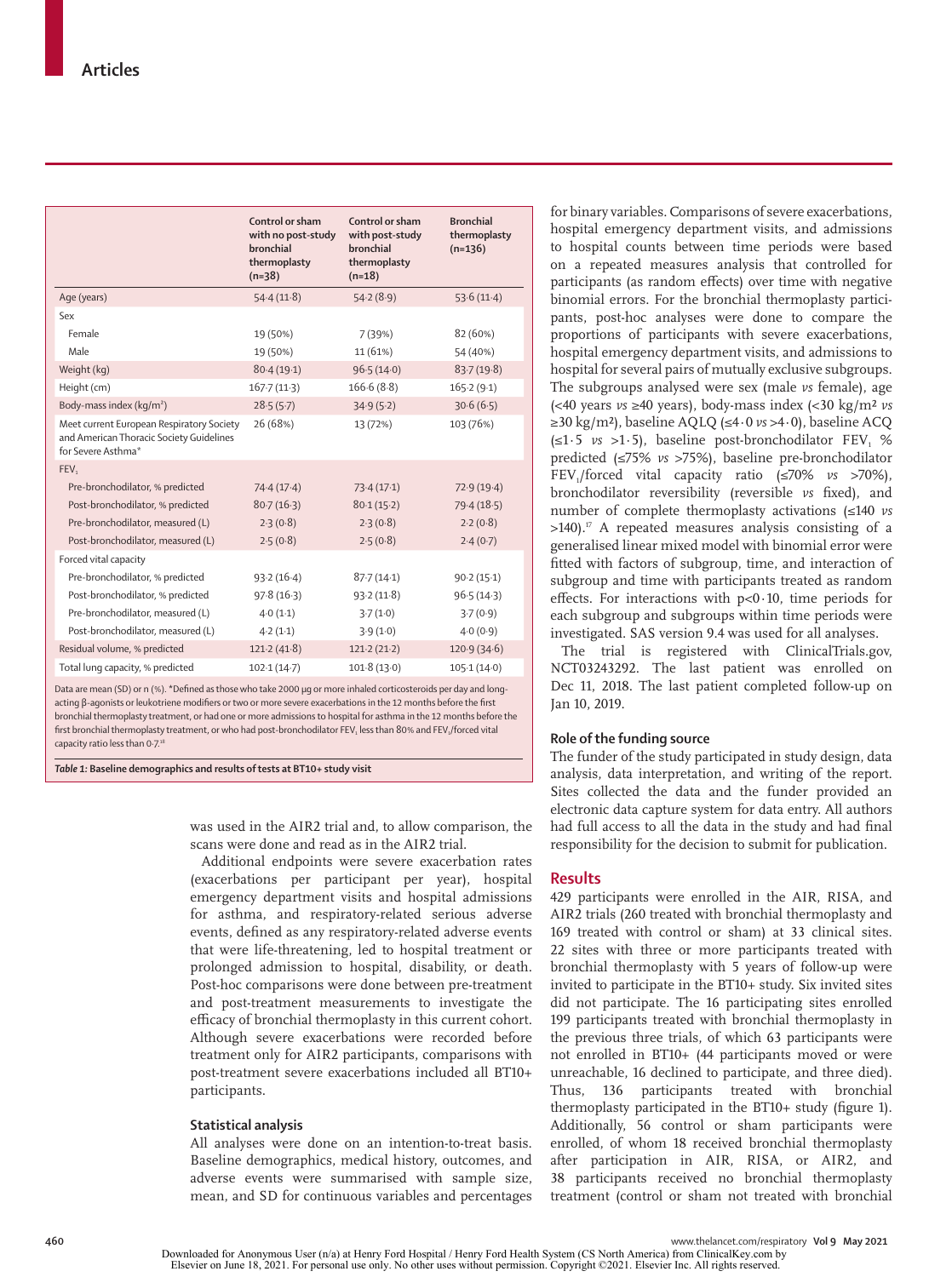thermoplasty). The 192 patients included in BT10+ were followed for  $10.8-15.6$  years  $(12.1 \text{ median})$  posttreatment. Table 1 lists the demographic and assessments from the BT10+ visit for each group of participants. There were no clinically relevant differences in baseline characteristics between participants enrolled and not enrolled in the BT10+ study (appendix p 7).

The most common comorbidities were gastrooesophageal reflux disease and hypertension in all three groups (appendix p 10). Maintenance oral corticosteroid use was reported in seven (5%) of 136 participants treated with bronchial thermoplasty, and ten (7%) of 136 participants treated with bronchial thermoplasty received biological medications. Maintenance oral corticosteroid use was reported in one (3%) of 38 control or sham participants not treated with bronchial thermoplasty, and biological medications in three (8%) of 38 control or sham participants not treated with bronchial thermoplasty.

In the 12 months before the BT10+ visit, 34 (25%, 95% CI 18·0 to 33·1) of 136 participants treated with bronchial thermoplasty had severe exacerbations (15 participants had one severe exacerbation, ten had two severe exacerbations, and nine had three or more severe exacerbations). These severe exacerbation proportions were similar to those for bronchial thermoplasty participants during the first year after treatment (33 of 135 participants; 24%, 95% CI 17·5 to 32·6; difference  $0.6\%$ , 95% CI –9.7 to 10.8) and during year 5 after treatment (28 of 130 participants; 22%, 14·8 to 29·6; difference  $3.5\%$ ,  $-6.7$  to  $13.6$ ; however, proportions were smaller compared with AIR2 bronchial thermoplasty participants 12 months before treatment (50 of 99 participants; 51%, 40·3 to 60·7; difference –25·5%, –37·8 to  $-13 \cdot 3$ ). Participants treated with bronchial thermoplasty included in BT10+ had  $0.82$  (95% CI  $0.62$  to  $1.02$ ) severe exacerbations per participant (AIR2 data only) 12 months before bronchial thermoplasty treatment compared with  $0.47$  (0.29 to 0.64) severe exacerbations per participant during the first year after bronchial thermoplasty (difference  $-0.35$ , 95% CI  $-0.61$  to  $-0.09$ ; p=0.012) and  $0.31$  ( $0.19$  to  $0.43$ ) severe exacerbations per participant during year 5 after bronchial thermoplasty  $(-0.51,$  $-0.73$  to  $-0.29$ ; p< $0.0001$ ), both of which were significantly reduced compared with 12 months before bronchial thermoplasty. During the 12 months before the BT10+ visit, there were  $0.58$  (95% CI  $0.33$  to  $0.83$ ) severe exacerbations per participant, which was significantly more than during year 5 after bronchial thermoplasty treatment (difference  $0.27$ ,  $95\%$  CI  $0.01$  to  $0.56$ ; p=0.044) but not significantly different from year 1 after bronchial thermoplasty treatment (difference 0·11, –0·19 to 0·42; p=0·43; figure 2A). Thus, reductions in both the proportion of participants with severe exacerbations after bronchial thermoplasty and the number of severe exacerbations per participant appear to be sustained for 10 years or more after treatment.

There was also a reduction in severe exacerbations in the control or sham participants not treated with bronchial thermoplasty, who had 0·96 (95% CI 0·53–1·39) severe exacerbations per participant in the 12 months before control or sham treatment, 0·39 (0·19–0·60) severe exacerbations per participant during year 1 after treatment, and  $0.82$  (0.32–1.32) severe exacerbations per participant during the 12 months before the BT10+ study visit. In the 12 months before control or sham treatment, 12 (50%, 95% CI 29·1–70·9) of 24 AIR2 control or sham participants not treated with bronchial thermoplasty had severe exacerbations compared with 12 (32%,  $17.5-48.7$ ) of 38 control or sham participants not treated with bronchial thermoplasty at year 1 after treatment and 14 (37%, 21·8–54·0) of 38 during the



*Figure 2:* **Severe asthma exacerbations in participants treated with bronchial thermoplasty (A), hospital emergency department visits (B), and admissions to hospital for asthma (C) in the BT10+ study** Datapoints represent mean and 95% CIs. In part A, only participants previously enrolled in AIR2 are analysed at 12 months before treatment as this information was not collected in the RISA and AIR trials. \*Significantly lower than 12 months before bronchial thermoplasty (p<0·05). †Significantly higher than year 5 (p<0·05), but not significantly different from 12 months before bronchial thermoplasty and year 1. ‡Significantly higher than years 1 and 5 (p<0.05).

Downloaded for Anonymous User (n/a) at Henry Ford Hospital / Henry Ford Health System (CS North America) from ClinicalKey.com by<br>Elsevier on June 18, 2021. For personal use only. No other uses without permission. Copyright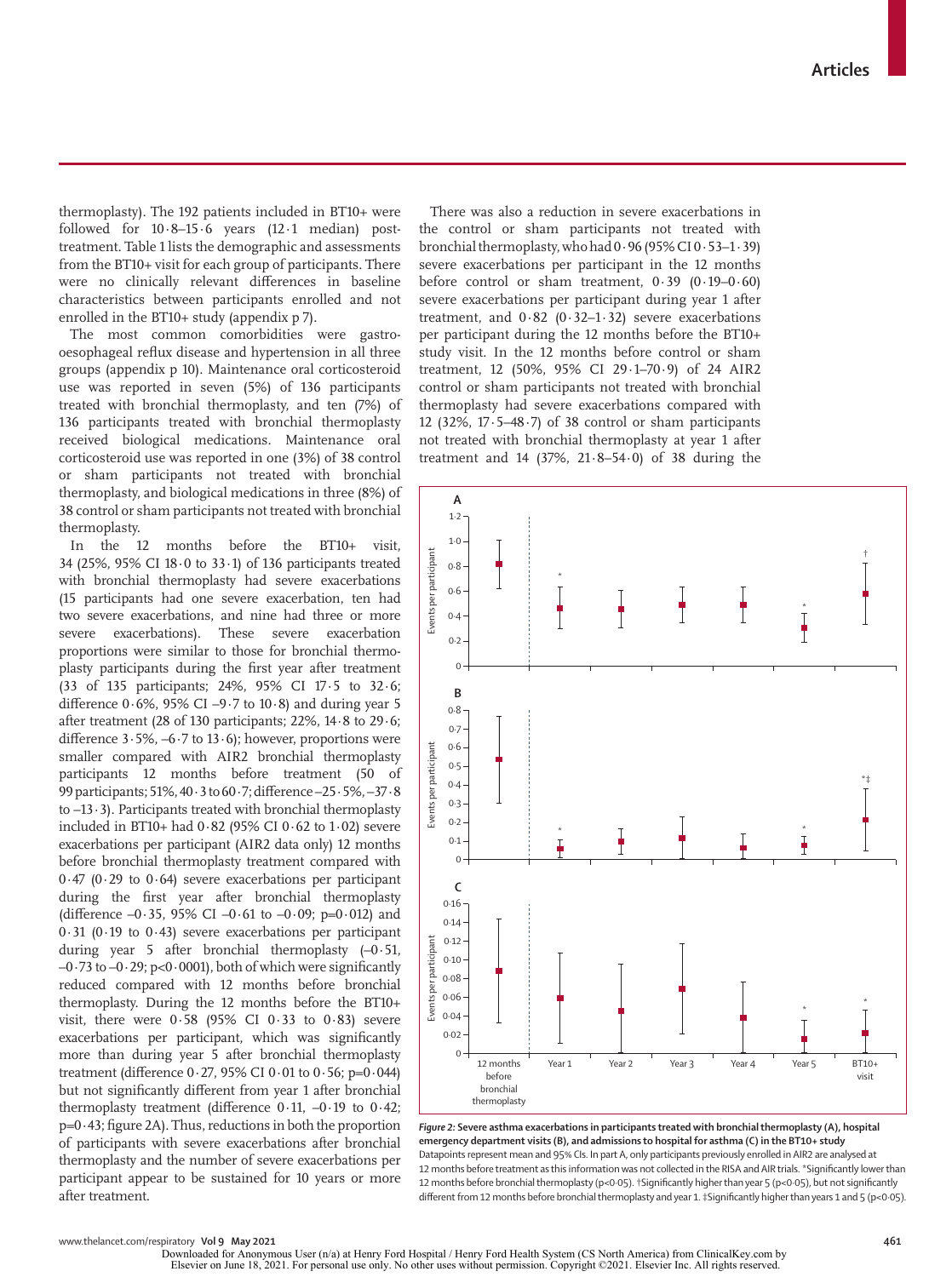12 months before the BT10+ visit (eight participants had one severe exacerbation, three had two severe exacerbations, and three had three or more severe exacerbations). However, in the 24 sham participants from the AIR2 trial who had baseline, 1 year, and 10 year data, there was no change in the rate of severe exacerbations over time.

A reduction in hospital emergency department visits for asthma was also observed. During the 12 months before treatment, bronchial thermoplasty participants experienced  $0.54$  (95% CI  $0.30$  to  $0.77$ ) hospital emergency department visits per participant compared with  $0.06$  ( $0.01$  to  $0.11$ ) hospital emergency department visits per participant during year 1 after bronchial thermoplasty,  $0.08$  ( $0.03$  to  $0.13$ ) hospital emergency department visits per participant during year 5 after bronchial thermoplasty, and  $0.21$  (0.04 to 0.38) hospital emergency department visits per participant during the 12 months before the BT10+ visit. Compared with the 12 months before bronchial thermoplasty, the number of hospital emergency department visits per participant was lower at year 1 after bronchial thermoplasty, (difference  $-0.48$ , 95% CI  $-0.72$  to  $-0.24$ ; p<0.0001), year 5 after bronchial thermoplasty  $(-0.46, -0.71)$  to  $-0.21$ ; p<0.0001), and during the 12 months before the BT10+ visit  $(-0.32, -0.61$  to  $-0.03$ ;  $p=0.031$ ; however, the rate of hospital emergency department visits was significantly higher during the 12 months before the BT10+ visit than during year 1 (0·15, 95% CI 0·02 to 0.29; p=0.026) and year 5 (0.14, 0.02 to 0.26; p=0.024) after bronchial thermoplasty (figure 2B). The proportion of participants with hospital emergency department visits was also reduced after bronchial thermoplasty. During the 12 months before bronchial thermoplasty, 33 (24%, 95% CI 17·3% to 32·4%) of 136 participants visited a hospital emergency department for asthma symptoms. During year 1, year 5, and the 12 months before the BT10+ visit, the proportions of participants treated with bronchial thermoplasty who visited a hospital emergency department because of asthma symptoms were six (4%, 95% CI 1·6 to 9·4) of 135, nine (7%, 3·2 to 12·7) of 130, and 14 (10%, 5·7 to 16·7) of 136, respectively.

A reduction in hospital emergency department visits was also observed in control or sham participants not treated with bronchial thermoplasty. In the 12 months before control or sham treatment, participants had 0·34 (95% CI 0·07–0·61) hospital emergency department visits per participant, which reduced to  $0.05$  ( $0.00-0.12$ ) visits per participant during year 1 after control or sham treatment and  $0.08$  ( $0.00-0.17$ ) visits per participant during the 12 months before the BT10+ visit. The proportion of control or sham participants not treated with bronchial thermoplasty who visited a hospital emergency department for asthma symptoms after treatment reduced from seven (18%, 95% CI 7·7–34·3) of 38 participants in the 12 months before control or sham treatment, to two  $(5\%, 0.6-17.7)$  of 38 participants at year 1 after treatment and 3 (8%, 1·7–21·4) of 38 participants during the 12 months before the BT10+ visit.

Similarly, a reduction in admissions to hospital for asthma was seen. During the 12 months before bronchial thermoplasty treatment, the rate of admissions to hospital for asthma in the bronchial thermoplasty group was  $0.09$  (95% CI  $0.03$  to  $0.14$ ) admissions to hospital per participant, which reduced to 0·06 (0·01 to 0·11) admissions to hospital per participant during year 1 after bronchial thermoplasty, 0·02 (0·00 to 0·04) admissions to hospital per participant during year 5, and  $0.02$  ( $0.00$  to  $0.05$ ) admissions to hospital per participant during the 12 months before the BT10+ visit. Compared to the 12 months before bronchial thermoplasty, the rates of admissions to hospital for asthma were lower at year 5 (difference  $-0.07$ , 95% CI  $-0.13$  to  $-0.01$ ; p=0.022) and during the 12 months before the BT10+ visit  $(-0.07, -0.13 \text{ to } -0.01; \text{ p=0.016}; \text{ figure } 2)$ . During follow-up, a reduction in the proportion of participants treated with bronchial thermoplasty being admitted to hospital for asthma was observed. During the 12 months before bronchial thermoplasty treatment, ten (7%, 95% CI 3 $\cdot$  6–13 $\cdot$ 1) of 136 participants treated with bronchial thermoplasty were admitted to hospital. During year 1, year 5, and the 12 months before the BT10+ visit, the proportion of participants treated with bronchial thermoplasty who were admitted to hospital for asthma was six  $(4\%, 95\% \text{ CI } 1.6-9.4)$  of 135 participants, two (2%, 0·2–5·4) of 130 participants, and three  $(2\%, 0.5-6.3)$  of 136 participants, respectively.

Although three (8%, 95% CI 1·7–21·4) of 38 control or sham participants not treated with bronchial thermoplasty were admitted to hospital for asthma (0·08 admissions to hospital per participant, 95% CI 0·00–0·17) in the 12 months before control or sham treatment, no admissions to hospital occurred during either year 1 after treatment or during the 12 months before the BT10+ visit.

Spirometry was done at baseline and yearly until year 5 after treatment as part of the previous studies and at the BT10+ visit. Bronchial thermoplasty treatment did not affect either pre-bronchodilator or post-bronchodilator  $FEV<sub>1</sub>$  (appendix pp 14–15).

Mean AQLQ scores increased from 4·73 (SD 1·21; 95% CI 4·53–4·94) to 5·86 (0·98; 5·69–6·03) by 12 weeks after bronchial thermoplasty, and this improvement was sustained for 10 years or more after treatment (5·78, SD 1·11; 95% CI 5·59–5·97; figure 3). Similarly, ACQ scores dropped from 1·86 (SD 0·85; 95% CI 1·71–2·00) to 1·17 (0·76; 1·04–1·29) by 12 weeks after bronchial thermoplasty, and improvements in these scores also persisted for 10 years or more (1.31, SD 1.00; 95% CI 1·15–1·48). Participants also completed a patient satisfaction survey. 122 (90%, 95% CI 83·3–94·3) of 136 patients treated with bronchial thermoplasty stated they would undergo the procedure again and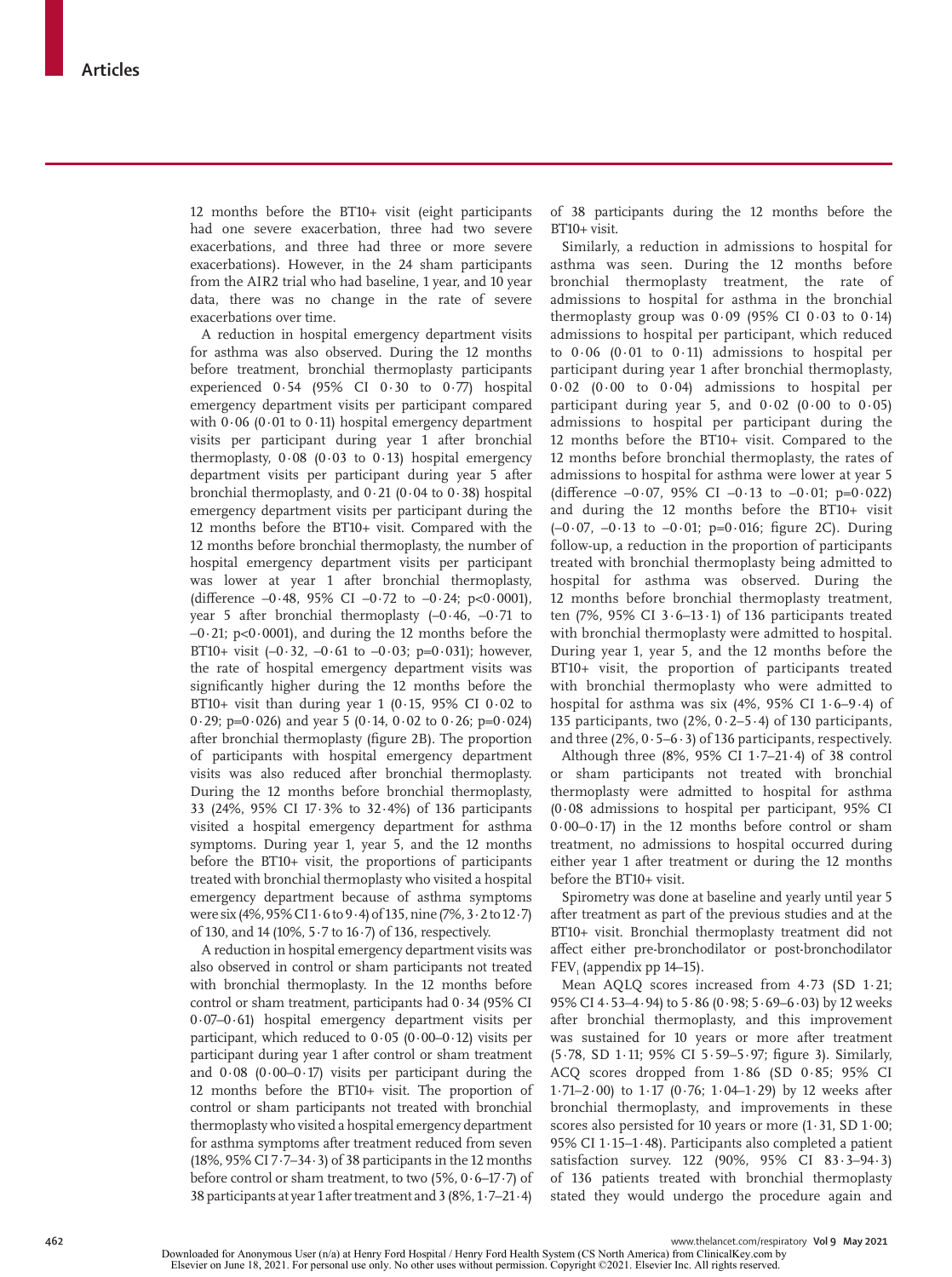

*Figure 3:* **AQLQ (A) and ACQ (B) scores over time in participants treated with bronchial thermoplasty**

Datapoints represent mean and 95% CIs.

130 (96%, 90·6–98·4) of 136 stated they would recommend bronchial thermoplasty to a friend or family member.

At baseline, seven (7%, 95% CI 3·0–14·4) of 96 AIR2 participants treated with bronchial thermoplasty had bronchiectasis (table 2). At the BT10+ study visit, 13 (13%, 95% CI 7·3–21·8) of 97 participants had bronchiectasis. Six (7%, 95% CI 2 $\cdot$  5-14 $\cdot$ 1) of 89 participants treated with bronchial thermoplasty who did not have bronchiectasis at baseline developed bronchiectasis after treatment. All but one instance of bronchiectasis was classified as mild; one case was classified as moderate. Clinical symptoms of bronchiectasis (chronic cough, increased sputum, and recurrent infections) were not present in these participants.

At baseline, 3 (14%, 95% CI 3·0–36·3) of 21 AIR2 sham participants had bronchiectasis, and at the BT10+ visit, two (10%, 1·2–30·4) of 21 had evidence of bronchiectasis (table 2). None of the sham participants developed bronchiectasis after sham treatment.

We analysed several pairs of mutually exclusive subgroups of participants treated with bronchial thermoplasty using a generalised linear mixed model to see if bronchial thermoplasty was effective in reducing the proportion of participants with severe exacerbations, hospital emergency department visits, and admissions to hospital over time and to see if there were any differences between the subgroup pairs. For severe exacerbations and hospital emergency department visits,

|                                                                                                                                                                                                                                                                                                                     | Sham<br>$(n=24)$       | <b>Bronchial thermoplasty</b><br>$(n=99)$ |  |  |  |
|---------------------------------------------------------------------------------------------------------------------------------------------------------------------------------------------------------------------------------------------------------------------------------------------------------------------|------------------------|-------------------------------------------|--|--|--|
| Bronchiectasis observed at baseline                                                                                                                                                                                                                                                                                 | $3/21(14\%; 3.0-36.3)$ | 7/96 (7%; 3.0-14.4)                       |  |  |  |
| Bronchiectasis observed at BT10+ visit                                                                                                                                                                                                                                                                              | $2/21(10\%; 1.2-30.4)$ | 13/97 (13%; 7·3-21·8)                     |  |  |  |
| Bronchiectasis observed at BT10+ visit and not baseline                                                                                                                                                                                                                                                             | $0/18(0; 0-18.5)$      | $6/89$ (7%; 2 $-5-14-1$ )                 |  |  |  |
| Data are n/N (%; 95% CI). Sham participants receiving bronchial thermoplasty after participation in the AIR2 study<br>were excluded. Baseline high-resolution CT information for one AIR2 bronchial thermoplasty participant was missing<br>but this participant had a high-resolution CT at the BT10+ study visit. |                        |                                           |  |  |  |

*Table 2:* **Results of high-resolution pulmonary CT at the BT10+ study visit (AIR2 participants only)**

our analysis showed there was a significant decrease in both outcome measures over time for all sets of subgroups (figure 4; appendix pp 12, 16), and nearly all subgroups of participants treated with bronchial thermoplasty benefited (appendix p 6).

Based on a composite definition of a bronchial thermoplasty responder (participants with neither severe exacerbations nor admissions to hospital for asthma in the year before the BT10+ study and taking neither maintenance corticosteroids nor monoclonal antibodies at the BT10+ visit), 93 (68%) of 136 participants treated with bronchial thermoplasty were responders in this post-hoc analysis. Within the subgroups, younger participants had a higher proportion of responders than older participants (51 [76%] of 67 participants aged ≤40 years *vs* 42 [61%] of 69 participants aged >40 years), participants with lower baseline AQLQ responded more often than those with higher baseline AQLQ (30 [83%] of 36 participants with score ≤4 *vs* 62 [64%] of 97 participants with score >4 [baseline AQLQ data were missing for three participants]), and participants with higher post-bronchodilator  $FEV<sub>1</sub>$ had more responders than those with lower postbronchodilator  $FEV_1$  (25 [57%] of 44 participants with baseline post-bronchodilator FEV<sub>1</sub> % predicted ≤75 *vs* 68 [74%] of 92 participants with baseline postbronchodilator  $FEV<sub>1</sub>$ % predicted >75). Additionally, there were more responders with fixed (70 [73%] of 96 participants) versus reversible (23 [58%] of 40 participants) obstructive airway disease, and participants with more treatment activations responded more often (40 [61%] of 66 participants for ≤140 complete activations *vs* 53 [76%] of 70 participants for >140 complete activations).

There were no adverse events after patients consented to the BT10+ study. Respiratory events in the year before the BT10+ visit are included in table 3 and the appendix (p 17). These events were not thought to be associated with bronchial thermoplasty by the study investigators.

Two deaths occurred during the previous studies, and both were unrelated to bronchial thermoplasty. One participant treated with bronchial thermoplasty in the AIR2 study died in a motor vehicle accident, and one patient treated with bronchial thermoplasty in the RISA study died of acute intoxication with γ-hydroxybutyrate. Two additional participants treated with bronchial thermoplasty died after the previous studies completed

Downloaded for Anonymous User (n/a) at Henry Ford Hospital / Henry Ford Health System (CS North America) from ClinicalKey.com by<br>Elsevier on June 18, 2021. For personal use only. No other uses without permission. Copyright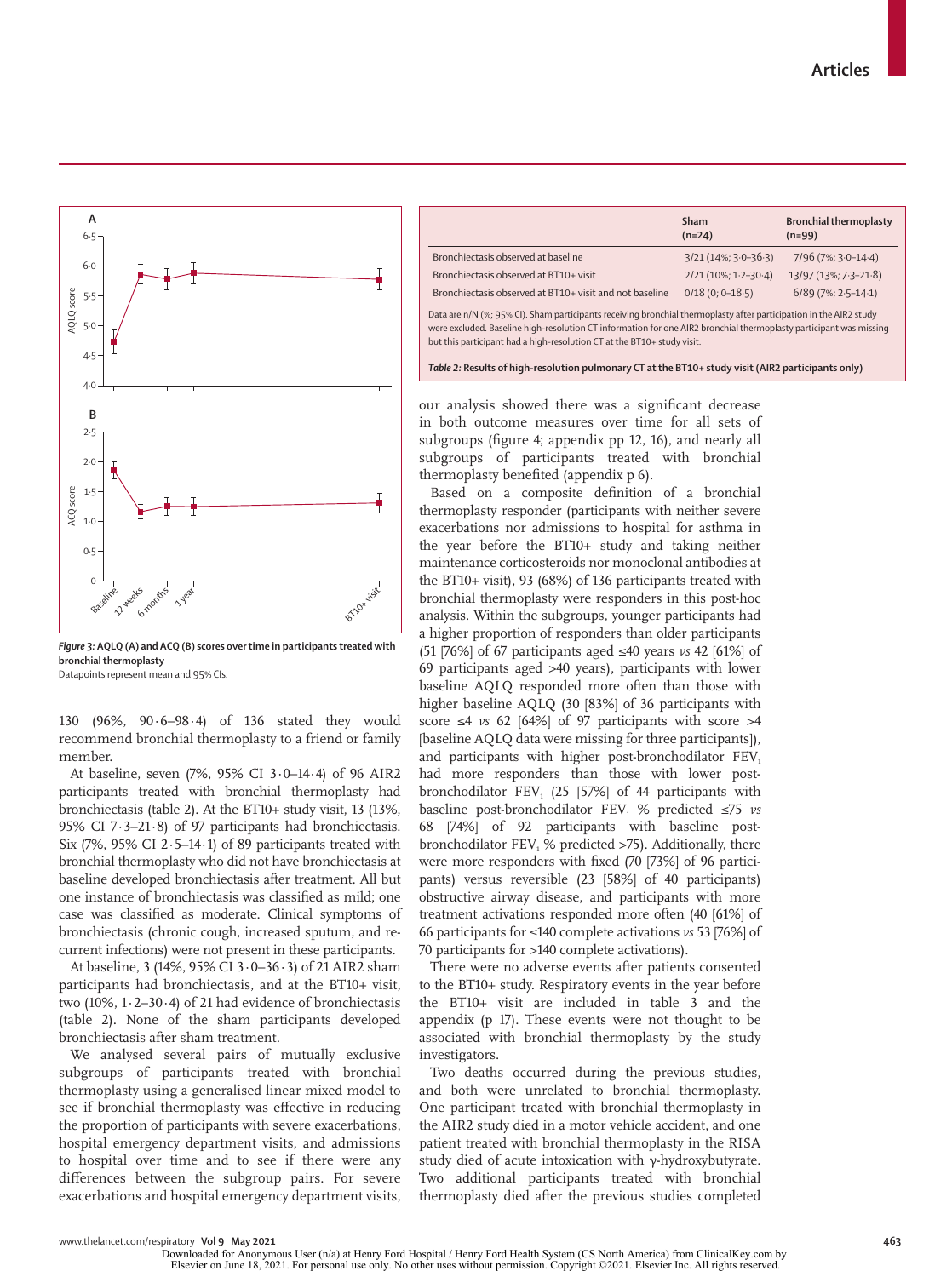

*Figure 4:* **Subgroup responder analyses of severe asthma exacerbations after bronchial thermoplasty for participants aged ≤40 years** *vs* **≥41 years, participants with BMI ≤30 kg/m² or** *vs* **>30 kg/m², participants with AQLQ scores >4** *vs* **≤4, participants with reversible** *vs* **fixed obstructive airway disease, participants with post-bronchodilator FEV1 ≤75%** *vs* **>75%, and participants receiving ≤140 activations** *vs* **≥141 activations** AQLQ=Asthma Quality of Life Questionnaire. BMI=body-mass index.

(neither related to the bronchial thermoplasty procedure). One participant treated with bronchial thermoplasty in the RISA study died from pneumonia and one participant treated with bronchial thermoplasty in the AIR2 study died from metastasis of primary renal cancer.

No control or sham group participants died during the AIR, RISA, and AIR2 trials. However, one AIR2 participant treated with the sham procedure died after the study, with an unspecified violent death.

#### **Discussion**

Previous randomised trials have shown that bronchial thermoplasty significantly improved quality of life scores, including AQLQ and ACQ, and decreased severe exacerbations, hospital emergency department visits, and admissions to hospital. These improvements were observed up to 5 years after bronchial thermoplasty. The

BT10+ study shows that participants treated with bronchial thermoplasty had sustainable improvements in severe exacerbations and other health-care use outcomes for 10 or more years of follow-up. At the BT10+ study visit, the rates of severe exacerbations and hospital emergency department visits were higher compared with data collected at year 5, but the positive effect compared with baseline was sustained, as was the improvement in AQLQ and ACQ up to 10 years.

The BT10+ study found that participants in the control group had decreases in severe exacerbations, hospital emergency department visits, and admissions to hospital. This placebo effect has been reported for other studies, including the AIR2 trial, $12$  but we believe that a placebo effect is unlikely to last for 10 years or more. In the BT10+ study, we were able to regain contact with only 56 (33%) of 169 control or sham group participants and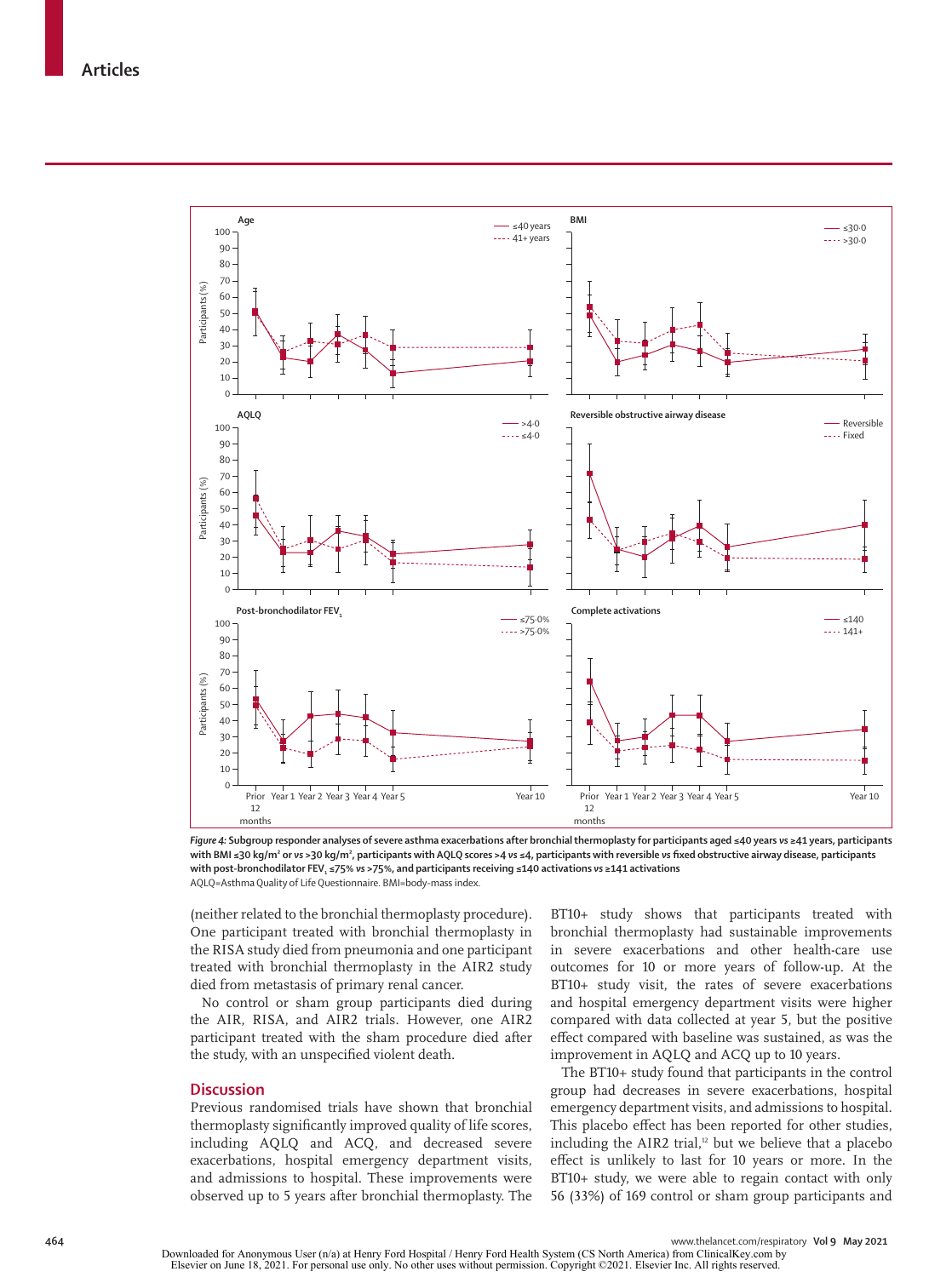www.thelancet.com/respiratory **Vol 9 May 2021 465**

Downloaded for Anonymous User (n/a) at Henry Ford Hospital / Henry Ford Health System (CS North America) from ClinicalKey.com by<br>Elsevier on June 18, 2021. For personal use only. No other uses without permission. Copyright

18 of these received bronchial thermoplasty after their original study. However, the small number of control or sham group participants does not fully explain the effect seen in this study, which might be within the natural variation of asthma, but this aspect needs further investigation.

In BT10+,  $\text{FEV}_1$  remained relatively consistent over time. People with severe asthma have a progressive decline of 22 $\cdot$  5–50 mL per year in FEV $_1^\text{19-23}$  (appendix pp 14–15), and the measured  $\text{FEV}_1$  in participants treated with bronchial thermoplasty from AIR, RISA, and AIR2 suggests FEV. might not have declined as rapidly as would be expected in participants not receiving this treatment.

Because the previous randomised trials were not designed to capture the data required to predict responses to bronchial thermoplasty, we were unable to do an analysis to identify likely responders to bronchial thermoplasty. However, our subgroup analysis showed that all groups of several mutually exclusive subsets of patients had a reduction in severe exacerbations, hospital emergency department visits, and admissions to hospital from the time of bronchial thermoplasty treatment to the most recent BT10+ study. It is encouraging to find that a variety of patients benefit from bronchial thermoplasty, although the sample size in this study did not allow us to show differences between groups for most factors. However, there seemed to be an improvement in outcomes for patients with more than 140 activations over the three bronchial thermoplasty treatments compared with patients with 140 or fewer activations, and there was a better response for those younger than 40 years compared with those older than 40 years, those with higher baseline post $b$ ronchodilator  $FEV<sub>1</sub>$  and those with poorer baseline asthma quality of life scores.

The question of whether bronchial thermoplasty induces clinically significant respiratory changes, such as bronchiectasis, over the long term has not been addressed. High-resolution CT scans from BT10+ participants revealed that although none of the sham participants developed bronchiectasis during the time period between high-resolution CT scans, six (7%) participants treated with bronchial thermoplasty appeared to develop bronchiectasis over the same time period. This bronchiectasis was mostly mild and might not necessarily be attributable to bronchial thermoplasty treatment. An alternative explanation for the slight increase in participants with bronchiectasis at the BT10+ study visit could be related to improvements in both CT hardware and image processing algorithms developed over the past decade that could result in better detection of mild bronchiectasis compared with older images. When baseline high-resolution CT was done on AIR2 patients, the scans consisted of interval slices rather than volume high-resolution CT. Thus, comparison of airway volumes between the BT10+ and baseline scans is not possible. Finally, several studies have shown that airway dilation, often transient, can be observed after bronchial thermoplasty, and this is associated with reduced

|                                                  | Control or sham<br>$(n=38)$ |                            | <b>Bronchial thermoplasty</b><br>$(n=136)$ |                            |
|--------------------------------------------------|-----------------------------|----------------------------|--------------------------------------------|----------------------------|
|                                                  | Events*                     | Participants<br>with event | Events*                                    | Participants<br>with event |
| Total                                            | 5                           | 5(13%)                     | 35                                         | 29 (21%)                   |
| Infections and infestations                      | 1                           | 1(3%)                      | 1                                          | 1(1%)                      |
| <b>Bronchitis</b>                                | $\Omega$                    | $\mathbf{0}$               | 1                                          | 1(1%)                      |
| Respiratory tract infection                      | 1                           | 1(3%)                      | $\Omega$                                   | $\mathbf 0$                |
| Investigations                                   | $\Omega$                    | $\Omega$                   | $\mathbf{1}$                               | 1(1%)                      |
| Abnormal CT scan                                 | $\mathbf{0}$                | $\mathbf{0}$               | $\mathbf{1}$                               | 1(1%)                      |
| Respiratory, thoracic, and mediastinal disorders | $\overline{4}$              | 4(11%)                     | 33                                         | 28 (21%)                   |
| Asthma                                           | $\mathbf 0$                 | $\mathbf 0$                | $\mathbf{1}$                               | 1(1%)                      |
| Atelectasis                                      | $\Omega$                    | $\mathbf 0$                | $\overline{2}$                             | 1(1%)                      |
| Bronchial wall thickening                        | $\Omega$                    | $\mathbf 0$                | $\mathbf{1}$                               | 1(1%)                      |
| <b>Bronchiectasis</b>                            | 3                           | 3(8%)                      | 20                                         | 20 (15%)                   |
| Interstitial lung disease                        | $\Omega$                    | $\mathbf 0$                | 1                                          | 1(1%)                      |
| Pulmonary fibrosis                               | $\Omega$                    | $\Omega$                   | 1                                          | 1(1%)                      |
| Pulmonary hypertension                           | $\Omega$                    | $\Omega$                   | $\mathbf{1}$                               | 1(1%)                      |
| Pulmonary mass                                   | $\mathbf{1}$                | 1 (3%)                     | 5                                          | 5(4%)                      |
| Respiratory tract inflammation                   | 0                           | $\mathbf 0$                | 1                                          | 1(1%)                      |

Data are n or n (%). There were no participant deaths in the year before the BT10+ study visit. Two bronchial thermoplasty participant deaths occurred during the previous studies and two additional bronchial thermoplasty participants died after year 5 of the previous study but before enrolment in the BT10+ study (none were related to the bronchial thermoplasty procedure). One sham participant from AIR2 died after the AIR2 study but before the BT10+ study visit due to unspecified violent death. \*Events numbers are the total episodes of each type of event among all participants.

*Table 3:* **Adverse events during the 12 months before the BT10+ study visit**

airway resistance and improved asthma symptoms.<sup>24-26</sup> It is possible that we are observing this phenomenon in a delayed fashion in a small number of scans in the BT10+ study rather than the development of true bronchiectasis, particularly since the BT10+ investigators have noted that these participants did not display any clinically relevant symptoms of bronchiectasis.

The BT10+ study has several other important limitations. First, because of the length of time between participation in the three original trials and BT10+, several participants from the original trials were lost to follow-up and could not be enrolled in the BT10+ study. Although our findings suggest that there were no clinically relevant differences in demographics and characteristics between participants who were enrolled in BT10+ and those who were not, it is possible that selection bias might have occurred. Additionally, the reporting of results pertaining to severe exacerbations was based on patient recollection supported by case note reviews by investigators, similar to the methodology used for baseline data from the original trials. Bronchial thermoplasty is only recommended for use in patients with severe asthma, and although most participants in the BT10+ study were considered to have severe asthma based on European Respiratory Society and American Thoracic Society Guidelines for Severe Asthma,<sup>18</sup> 26% of participants did not fulfill these criteria. Thus, the improvements in asthma control seen in the BT10+ study population should be interpreted with caution and might